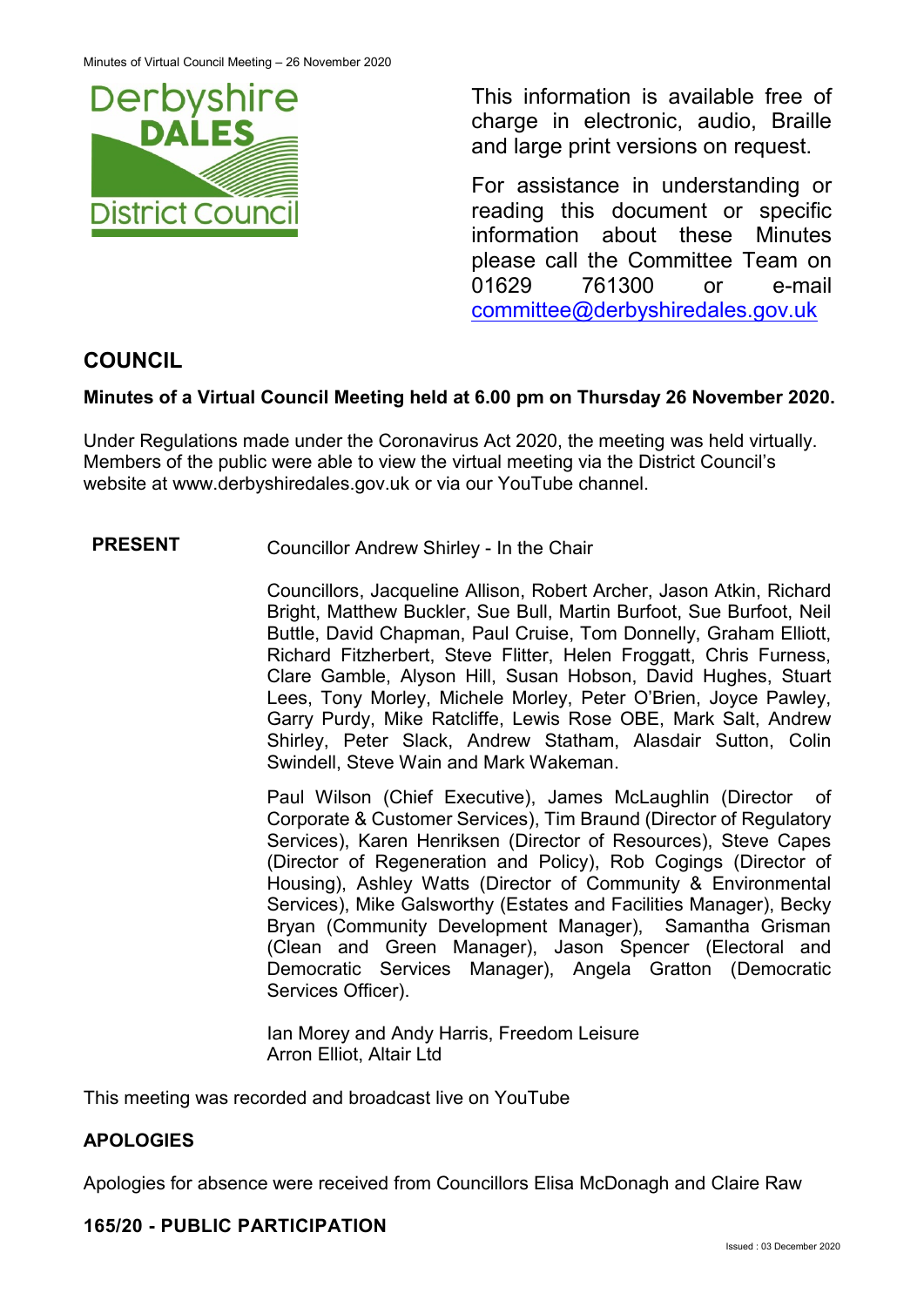In accordance with the procedure for public participation:

Mr John Lake (Chairman), Ashbourne Sport and Community Partnership made a statement on Agenda Item 13: Ashbourne Recreation Ground Pavilion request for the release of further capital funding requested at Council meeting 27 August 2020 reference to the changes since the August meeting:

*'The English and Wales Cricket Board (EWCB) has confirmed that it is prepared to invest £250,000 in the project. However there is a major condition which is that all monies need to be committed and spent by 31 January 2021.* 

*The Ashbourne Pavilion project is the only project in Derbyshire being supported by the Derbyshire Cricket Board and EWCB for major capital funding in 2020-2021. If the EWCB*  funding is not spent then the Pavilion project will lose that investment which cannot be carried *forward to another year.* 

*Therefore, commencing work on site in January 2021 is critical and the EWCB need confirmation that the Partnership has confirmed funding to let a contract to build the Pavilion by December 2020.'*

Councillor Denise Brown, Ashbourne Town Council made a statement on Item 20 – Review of Council Assets concerning the Black's Head and Gallows in Ashbourne

*"Ashbourne Town Council considered the Blacks Head at the full Council meeting held on 17 November 2020. Members have confirmed that they would like to enter into discussions with a view to becoming custodians of the head and the gallows. We would also like to positively engage with Derbyshire Dales District Council on the following item as, the current condition of the head and gallows and the potential need for restoration work to be carried out before Ashbourne Town Council becomes custodians, the opportunity for Derbyshire Dales District Council to contribute to the restorative measures of the artefact and the longer term liabilities for their protection and conservation taking into account that the Gallows and the Head may well be in separate locations we are keen to ensure that both assets which are both listed monuments are given the protection they require. As well as discussing the artefacts we would also seek to explore with the District Council a suitable final location for the head which takes into regard its significant historical references, the wishes of the Ashbourne people and the options of whom could be garnered through a public consultation whilst balancing the issues that this imagery is from another time and its connotations are from a very, very different time. I am confident that Ashbourne Town Council and Derbyshire Dales district Council can work together to produce a solution which is appropriate for the 21st Century. Ashbourne Town Council would prefer to see Derbyshire Dales District Council to progress with option E."*

Mrs J Lewis, Local resident made a statement on Item 20 – Review of Council Assets concerning the Black's Head and Gallows in Ashbourne

Issued : 03 December 2020 *"I have asked to speak with you regarding the Blacks Head in Ashbourne. I was there the night it was removed and I objected to its removal on the basis that it was a listed structure. There was a gentleman there in a high vis jacket who was obviously a Councillor. I took him to be a Councillor from Derbyshire Dales District Council because he seemed to be speaking with authority he told me that there had been a threat of arson and that it was being removed for its safe keeping and this was being done with the knowledge and support of Derbyshire Dales District Council. I was very concerned about what would happen to the head once it was removed and I consistently asked for who*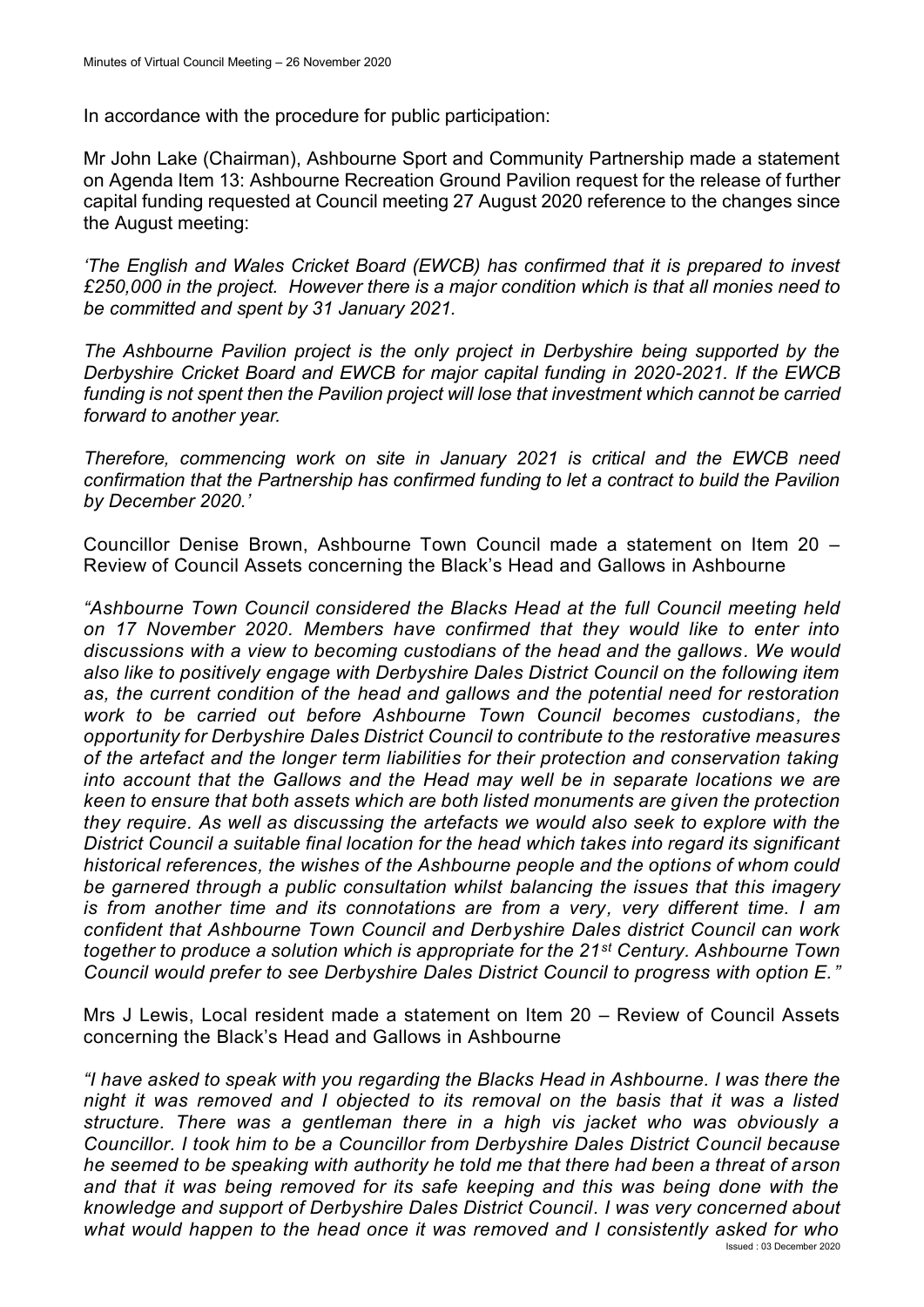*was taking responsibility for the Head and who was going to be accountable for the safe keeping of the Head and I was told that he was taking responsibility and Derbyshire Dales District Council were accountable as they owned it. We had a conversation about whether it would it go back up and who would be involved in that decision and he said it would be the local people. I asked him what he thought the definition of local was as in my own personal view that did not include places like Matlock, Bakewell etc who have no local feelings toward this monument as a lot of the Ashbournian people do. He asked me where I lived and I said I where I lived and he said there were no issues with that and I was a local person and that I would be involved in that decision so I am very eager and interested to know what the strategy and plans will be to make sure that the wishes of the local people are taken into account and are acted upon."*

#### **166/20 – INTERESTS**

Councillors Neil Buttle, Steve Flitter, Gary Purdy, Mike Ratcliffe and Susan Hobson declared pecuniary interests in agenda item 9 recommendations1 & 2 due to their positions as Group Leaders/Deputy Leader and the special responsibility allowances received as a result of their role.

Councillor Jason Atkin declared an interest in agenda item 14 as his partner was a client of NCHA.

### **167/20 – APPROVAL OF MINUTES**

It was moved by Councillor Colin Swindell seconded by Councillor Jason Atkin and

**RESOLVED** (unanimously) That the Minutes of the Derbyshire Dales District Council held on 8<sup>th</sup> October 2020 and the two Extraordinary meetings held on  $9<sup>th</sup>$ November 2020 be approved as a correct record:

#### **168/20 - LEADERS' ANNOUNCEMENTS**

Councillor Gary Purdy Leader of the Council, made a statement relating to the theft of papers from his home, passed on and circulated without his consent. He informed the Council this was a private matter that had been reported to Derbyshire Police who were looking into the matter.

#### **169/20 - CHAIRMAN'S ANNOUNCEMENTS**

Councillor Helen Froggatt advised the Council that she had recently attended two events, one to lay a Remembrance Day wreath at Hall Leys Park and another at Stoney Middleton School on Armistice Day. Councillor Froggatt thanked the organisers and commended them on their organisation and safety precautions put in place.

#### **170/20 – COMMITTEES**

It was moved by Councillor Jason Atkin, seconded by Councillor Colin Swindell and

**RESOLVED** (unanimously) That the non-exempt minutes of the Committees listed in the Minute book for the period 07 October to 10 November 2020 be received.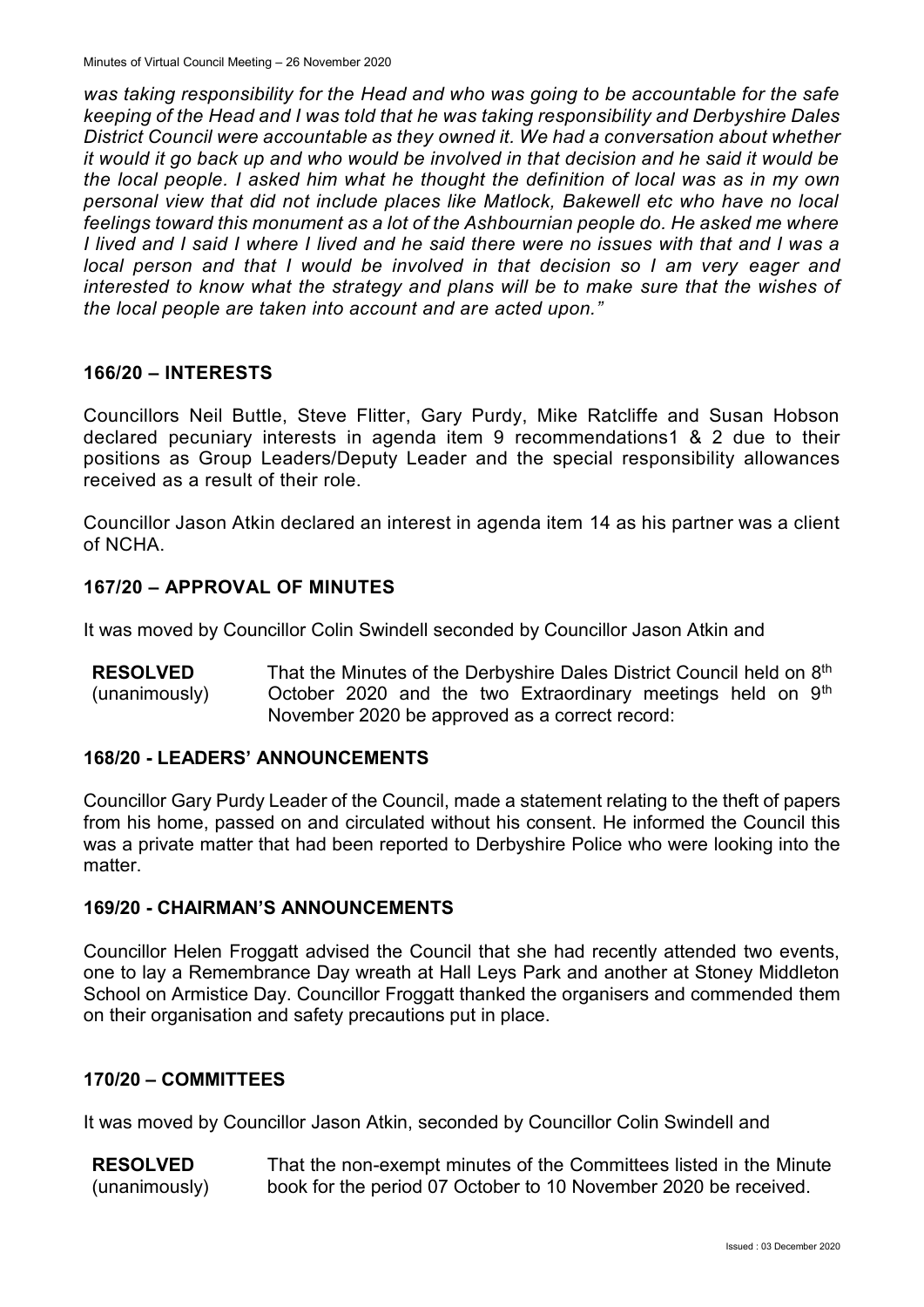# **171/20 - QUESTIONS (RULE OF PROCEDURE 15)**

# **Question from Councillor Steve Wain to Councillor Garry Purdy, Leader of the Council:**

*"The Derbyshire Dales District Council has expressed a commitment to the regeneration of its town centres.*

*During the past year Matlock has experienced serious infrastructure issues, resulting in flooding, a gas main fracture and the breakdown of some drainage systems. This has resulted in human waste being deposited into the public highway and traffic being severely impacted. Not only is this a public health issue, but it has affected the trade of nearby businesses and also the shopping experience of the town's residents and visitors.*

*Whilst appreciating that these are County Council and utility supplier issues, they do have an adverse impact upon the areas the District is trying to enhance.*

- *1. Is this Council aware of these issues and if so what consultation has it had with partner agencies to highlight concerns and hopefully secure a positive outcome for the Town?*
- *2. As the current local infrastructure is already at, or close to capacity, how regularly does the Local Planning Authority consult with partners to ensure that any further development doesn't exacerbate the current unacceptable situation and further degenerate our town?*
- *3. How are developments already adopted within the Local Plan reassessed against current infrastructure and flooding issues, ensuring they remain viable and environmentally sound?"*

### **Response from Councillor Purdy**

*Thank you for your questions.*

*1. The District Council is aware of these incidents, although as Councillor Wain notes these are not matters which are directly related to the District Council's operations. It is however acknowledged that the provision of infrastructure should meet the needs of the residents of Derbyshire Dales. As such in preparing the Local Plan assessing the capacity of existing, and identifying the future needs for infrastructure are an integral part of the process. This involves engagement with all relevant infrastructure providers including the Utility Providers, the Environment Agency, and Severn Trent to ensure that all future needs can be met.*

*2. Infrastructure is defined in the Planning Acts as relating to a wide range of areas including road, transportation, education, medical facilities, sports facilities and open space. As Councillor Wain will be aware the delivery of many of these are in the main not District Council operational matters. However in order to ensure that there is adequate infrastructure in place to meet the needs of the Community the District Council does regularly engage with the relevant agencies. There are, for example regular Officer Meetings with the Derby and Derbyshire Clinical Commissioning Group and Derbyshire County Council Education to ensure that there is two way dialogue about their current and future needs and how that relates to emerging development proposals. Such meetings provide opportunities for the District Council to be made aware of any major funding opportunities that the lead agencies may have secured or be seeking to secure to improve infrastructure provision across the District Council area. These allow for any future issues to be flagged up at the earliest opportunity and then taken into account in the determination of planning applications.*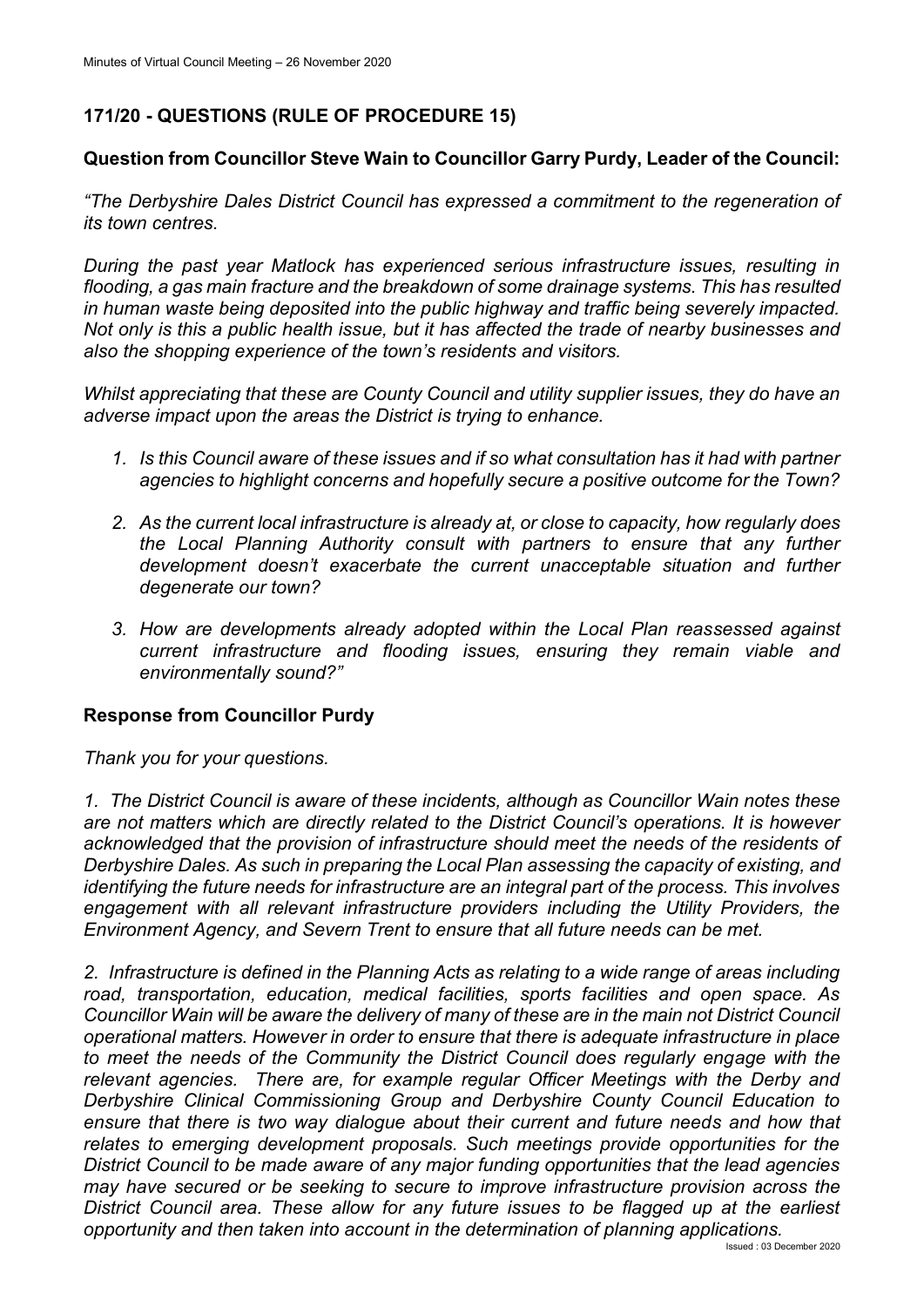*3. As Councillor Wain will be aware the future infrastructure needs of the District Council for which it is the planning authority were considered as part of the preparation of the Local Plan, and included within the adopted Infrastructure Delivery Plan. Developments contained within the adopted Derbyshire Dales Local Plan require the approval of a planning application before they can proceed. This requires an assessment against policies and proposals in the adopted Derbyshire Dales Local Plan. In regards to infrastructure requirements this necessitates that consideration is given to Policy S10 as well as other site specific infrastructure such as affordable housing, community facilities including healthcare and education. To ensure that the appropriate level of new infrastructure is provided for such proposals the relevant statutory agency is consulted including Derbyshire County Council as Highways Authority, Education Authority and Local Lead Flood Authority and their responses taken into account in the balanced recommendation provided by Officers on the planning applications.*

### **Question from Councillor Colin Swindell to Councillor Jason Atkin, Chairman of the Planning Committee:**

*"Many members, like me, will have had the below campaign email from their constituents. The email encourages local planning authorities, such as our council, to be more mindful of wildlife, nature and be more open and democratic when considering future planning applications.*

*Can Councillor Atkin please address the points made by my constituents and explain, as Chair of Planning, how he intends to reform our planning system to tackle these matters.* 

*With a number of my constituents raising this issue with me, I thought it would be helpful to bring it to a public meeting where the answer can be viewed and recorded for their benefit.* 

*Email from my constituents reads as follows...*

*Dear Councillor Swindell,*

*I'm sure you agree that a successful planning system makes a huge difference to our quality of life. I'm hearing news all the time about wildlife decline across the country; we must prepare for the challenges of the 21st century and help tackle the climate, ecological and health crises* 

*- our planning system should help. But I support The Wildlife Trusts view that as they stand, current proposals for reform in England (set out in the Planning White Paper) will not lead to a system fit for the future.* 

*Instead, these reforms could:*

- *- increase nature's decline;*
- *- fail to integrate nature into people's lives; and*
- *- undermine the democratic process for local decision-making.*

*I have responded to the White Paper consultation. Please will you represent my concerns within the Council, and also to the Westminster Government?*

Issued : 03 December 2020 *Planning is devolved, but any system should be about creating and enhancing areas places where we can all lead happier and healthier lives, and enjoy and benefit from the environment around us. But there's not even a suggestion in the White Paper of including nature or accessible green spaces into the new Growth or Renewal areas! And there would be no change for wildlife in the protected area, leaving things as they are - an approach which we know is already failing wildlife, and us. Lastly, but perhaps most importantly for residents, the*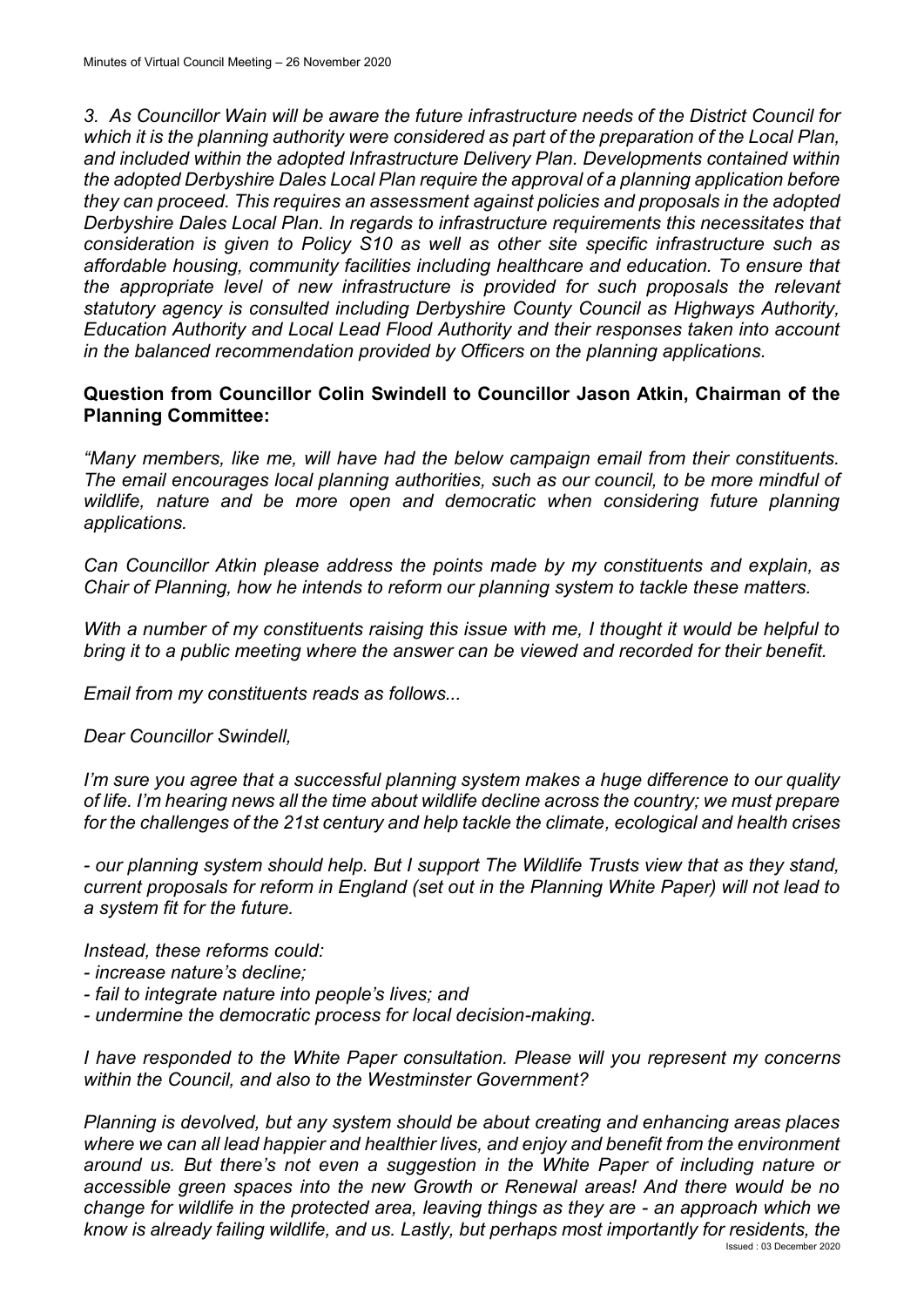*reforms are aiming to make it easier for people to get involved in planning, so we can be part of shaping the places where we live and work. Yet there will be little regard to balancing the needs and interests of residents, or opportunity for local opinion in the future without changes to the current proposals.*

*Please represent my concerns within the Council, and also to the Westminster Government."*

### **Response from Councillor Atkin**

As Councillor Swindell will be aware the District Council's representations on the Planning the Future White Paper were submitted to MHCLG prior to the deadline of 29<sup>th</sup> October 2020. The response submitted to the Government covered all aspects of the suggested changes to the planning system set out in the White Paper. This included concerns raised about the impact upon wildlife and also the extent to which the proposed changes would have an impact upon the community's ability to engage in the future. However as Councillor Swindell will be aware the District Council has taken opportunities such as those related to the development of Cawdor Quarry to promote partnerships between developers and DWT to safeguard and develop ecology where DWT is to take on the management of the SSSI, a countryside park within the project and create a wetland habitat alongside the Derwent. These measures will cumulatively enhance ecology and ensure long term management in the public interest.

At this time the White Paper only sets out suggested changes, and as is set out in its contents will require legislative changes to enable them to become a reality. In taking forward changes the Government has indicated that it will be mindful of the responses it received during the public consultation. At the current time there is no requirement to make any operational or procedural changes.

Any future changes to the planning system that are introduced directly or indirectly as a result of the Planning White Paper will, as always, be reflected in the advice given to Members both in relation the Local Plan and in respect of planning applications.

# **Supplementary Question from Councillor Colin Swindell to Councillor Jason Atkin, Chairman of the Planning Committee:**

Cllr Swindell expressed his concern with regards to the White Paper Planning process becoming less democratic.

### **Response:**

Cllr Atkin informed him he would give a written response.

### **Question from Councillor Clare Gamble to Councillor Garry Purdy, Leader of the Council:**

*"1. On 26th November 2020, members will be asked to vote through a committee proposal that requires a unanimous vote, because it is not now possible to draw up a committee proposal based on a strictly proportionate basis since Cllr Bright left the Conservative group to become a Non-Aligned Independent. For the council, this would result in future committee decisions being safe from legal challenge. The likelihood is that the Conservative minority will continue to win most, if not all votes, with the Chair's casting vote and any Independent votes*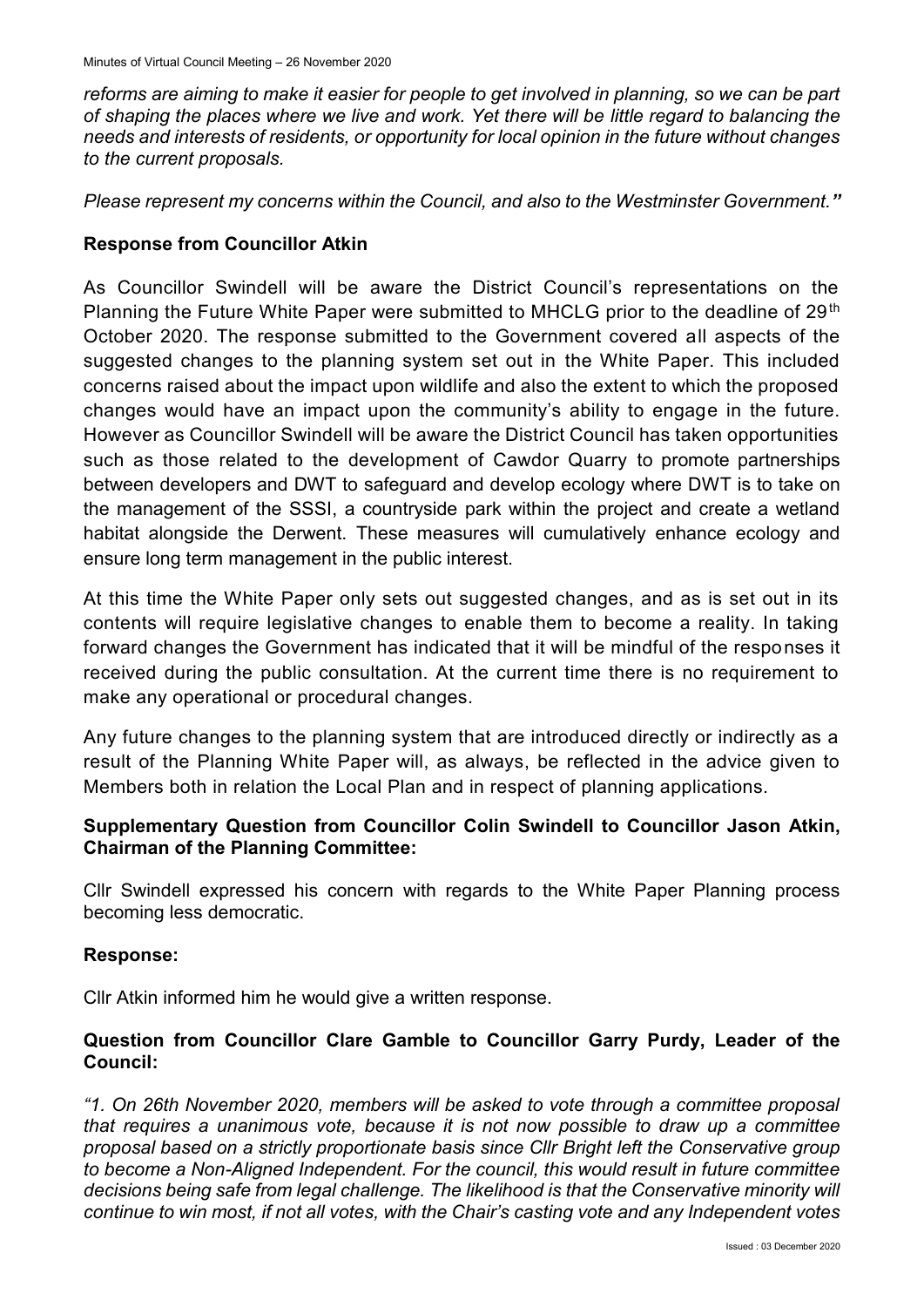*or abstentions. They also continue to appoint all the Chairs, Deputy Chairs and positions on outside bodies, when the council has moved to a position of No Overall Control.*

*My question is what incentive does the council think members of the opposition parties have to vote in favour of this arrangement?*

*2. Having moved to a position of No Overall Control, can the council give the constitutional justification for Cllr's Purdy and Hobson to continue to fill the role of Leader and Deputy Leader. If they continue, what level of consultation can the leaders of other groups expect to receive, and what level of input into decision making, usually reserved for the Leader, can they expect?*

*3. In an email recently sent to all councillors it was stated that two police officers went to the home of a resident on 15th November 2020, after receiving an allegation about stolen papers from a venue in Cromford. Can the Council tell me if any council officers were consulted about, or were any council resources used, to help Cllr Purdy to make, what appears from the email, to be an unsubstantiated allegation to the Police?"*

# **Response from Councillor Purdy**

- 1. It is not an issue of incentivising for opposition groups there are no opposition groups on the Council, as there is no ruling group. The Council has a statutory duty to make decisions lawfully and in the interests of the residents of the Derbyshire Dales. Whilst the political balance of the Council has changed, as reported by the Monitoring Officer on tonight's agenda, it is imperative that all four political groups, as well as non-aligned Councillors, work with the officers charged with delivering services to our residents during this pandemic and beyond.
- 2. Thank you for your question. As you will have noticed before the most recent change in the political balance of the Council, the Chief Executive and the Corporate Leadership Team work to the agreed Corporate Plan of the Council which we have all collectively agreed by Councillors. The priorities for this district and this Council were clearly set out and officers continue to work towards delivering those priorities. Furthermore, the Chief Executive and Corporate Leadership Team are working hard to engage Political Group Leaders and the broader body of Members by consulting on proposals before they are published, as well as an opportunity to inform the content of those proposals. This is welcome and will need to continue if the Council is to continue to improve its governance processes.
- 3. This is a private matter that does not concern the Council. As such, no Council Officer or Council resource has been involved in pursuing this matter. The issue of theft of private papers from private property was rightly reported to Derbyshire Police for investigation.

# **172/20 – POLITICAL BALANCE POLITICAL GROUPS AND ENTITLEMENT TO SEATS ON COMMITTEES (Deferred Item 16 from 08/10/2020)**

The Council considered a report providing an update on the membership of political groups on the Council and reporting change to the political balance of the authority and the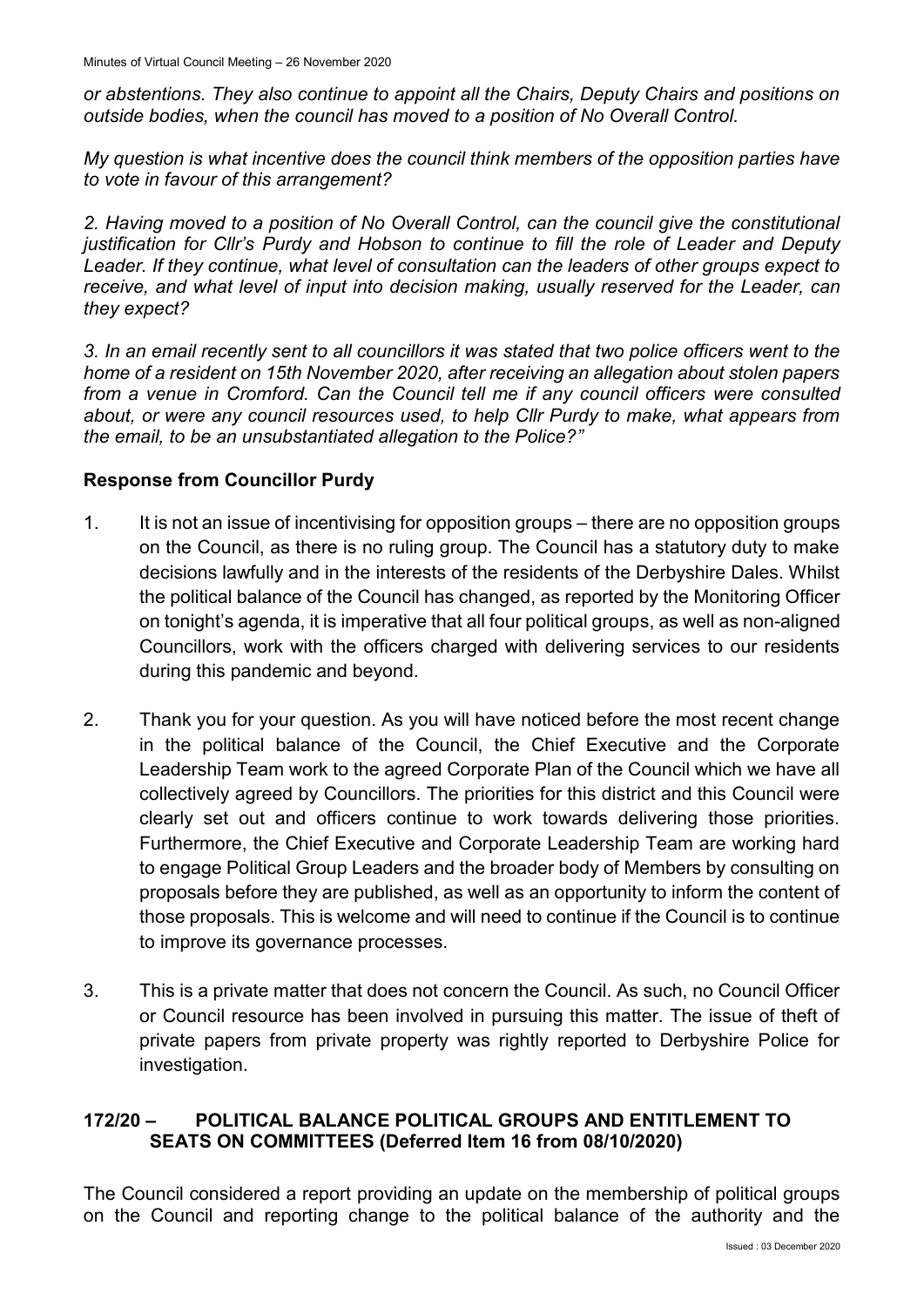entitlement of political groups to seats on committees.

It was noted that on 5 August 2020, Councillor Raw joined the Green and Independent Group, which increased the size of this Group to 5 Members and reduced the size of the Labour Group to 5 Members.

On 2 November 2020, Councillor Bright left the Conservative Group and decided to sit as a non-aligned Member. The effect of Councillor Bright leaving the Conservative Group has been to reduce the size of that group to 19 Members.

These changes resulted in no political group having overall control of the Authority and the political balance of the Council becoming:

| Name of Group         | Designated Leader           | Number of Members |
|-----------------------|-----------------------------|-------------------|
| Conservative          | <b>Councillor Purdy</b>     | 19                |
| Green and Independent | <b>Councillor Buttle</b>    | .h                |
| Labour                | <b>Councillor Ratcliffe</b> | .h                |
| Liberal Democrat      | <b>Councillor Flitter</b>   |                   |

As Councillors Bright, Elliott and Swindell did not belong to a political group and were therefore designated as non-aligned Members. So while they were grouped for the purposes of seat entitlement calculations, they were not recognised as a political group and were not given the opportunity to substitute for one another on various committees.

The change in group membership also had an impact on the allowances paid to the Leader from £11,331 to £11,562, and consequently the allowance to the Deputy Leader from £5,781 to £5,666.

It was noted that the Proper Officer had met with the four political group leaders in September and November 2020 to discuss the options available to the Council in determining the allocation of seats. As there was no scenario where the political make-up of the Council could be reflected when principles (a) and (b), set out in paragraph 1.5 of the report, were applied,. it was necessary for the Council to agree to suspend the rules of political balance in order to approve a seat entitlement which would best fit the new political make-up of the authority.

As a result of cross party discussions the following option seemed most likely to secure support where there were 81 seats available in total on committees. This would result in committees having the following size of membership:

| Governance and Resources         | 16 (was 17)    |
|----------------------------------|----------------|
| <b>Community and Environment</b> | 16 (was 17)    |
| Planning                         | 15 (was 13)    |
| Licensing and Appeals            | 15 (was 12)    |
| <b>Joint Consultative</b>        | 6 (no change)  |
| Joint ICT                        | 3 (no change)  |
| <b>Local Plan Advisory Group</b> | 10 (no change) |
|                                  |                |

For the 81 seats available in applying principle (a) in paragraph 1.5 of the report, this option gave the following entitlement:

| <b>Seat Entitlement</b> |  |
|-------------------------|--|
| 39                      |  |
| 10                      |  |
| 10                      |  |
|                         |  |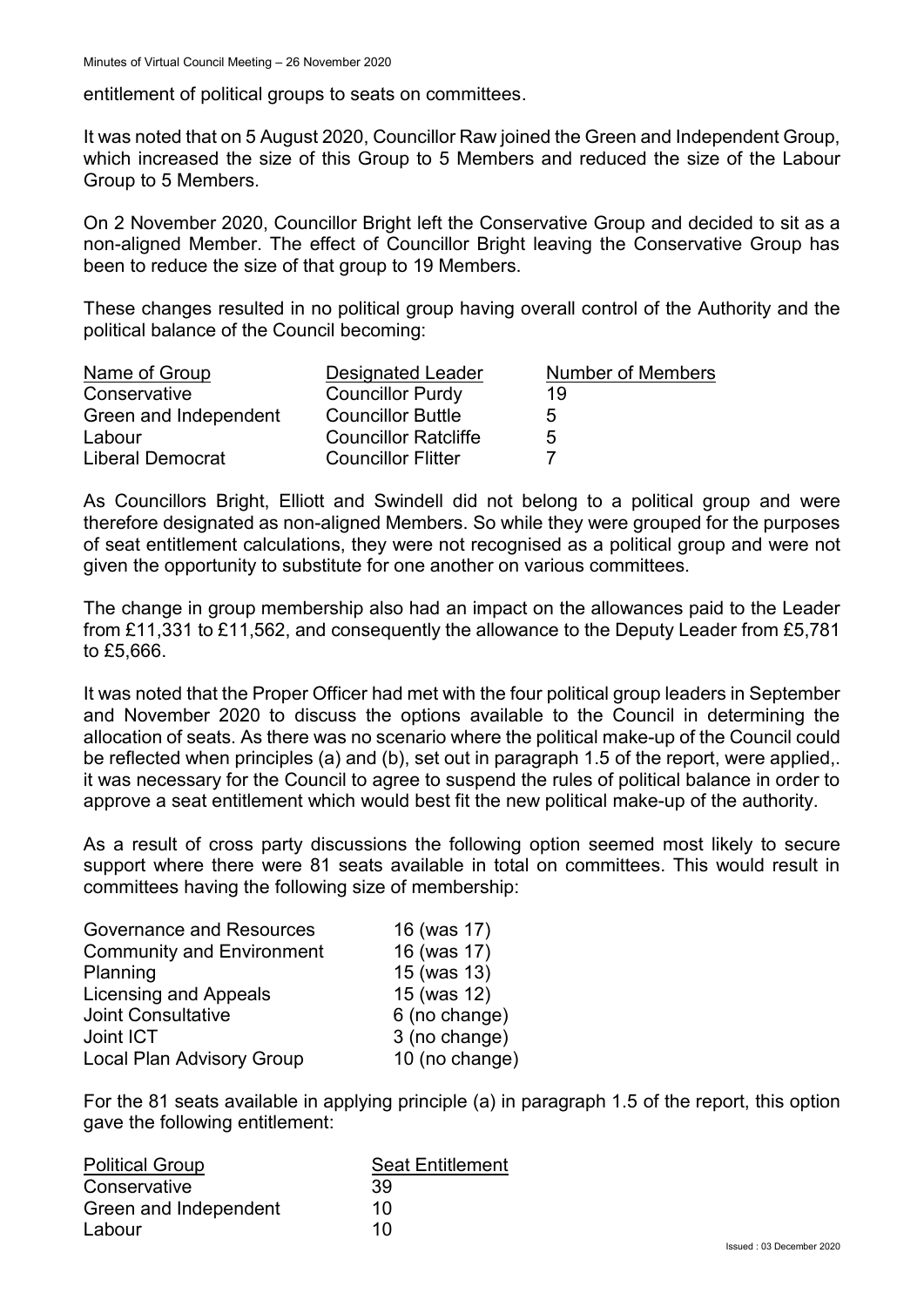| <b>Liberal Democrats</b> | 15 |
|--------------------------|----|
| Non-Aligned              |    |

There was also a vacancy for the Vice-Chair of the Planning Committee, previously held by Councillor Bright. His appointment to this role had ceased at this meeting after no longer holding a seat on the Planning Committee on behalf of the Conservative Group. The Council therefore considered nominations for the role of Vice-Chair of the Planning Committee.

Recommendations 1 and 2 were moved by Councillor Jason Atkin, seconded by Councillor Chris Furness and

| <b>RESOLVED</b> | 1. That the operation of four political groups on the Council and the |
|-----------------|-----------------------------------------------------------------------|
| (Unanimously)   | detail of their designated Leaders be noted:                          |

- Conservative Group Councillor Garry Purdy (Leader of the Council)
- Green and Independent Group Councillor Neil Buttle
- Labour Group Councillor Mike Ratcliffe
- Liberal Democrat Group Councillor Steve Flitter
- 2. That the following special responsibility allowances be paid:
	- Councillor Purdy £11,331 (effective from 2 November 2020)
	- Councillor Flitter £1,617
	- Councillor Buttle £1,115 (effective from 5 August 2020)
	- Councillor Ratcliffe £1,115 (effective from 5 August 2020)
	- Councillor Hobson £5,666 (effective from 2 November 2020)

The Chairman declared the motion CARRIED. As Councillors Neil Buttle, Steve Flitter, Susan Hobson, Garry Purdy and Mike Ratcliffe had previously declared interests in this item they did not participate in the vote.

Recommendation 3 was moved by Councillor Jason Atkin, seconded by Councillor Chris Furness:

"That the requirement for the principles of political balance under Section 15 of the Local Government and Housing Act 1989 be suspended in order to ensure the representation of all groups reflects the overall political balance of the Council."

The motion was put to the vote and the votes cast were as follows:

| For     | 34 |
|---------|----|
| Against |    |
| Abstain | 0  |

As the vote was not unanimous the Director of Corporate and Customer Services and Monitoring Officer advised the Council that he could no longer endorse the actions set out in recommendations 4, 5 and 6 and the seat allocations would therefore remain as agreed at the 2020 Annual Meeting but with Councillor Raw and Councillor Bright no longer holding the seats on committees allocated to them at that meeting. It was noted that as Cllr Bright was no longer a member of Planning Committee he could not continue in the role of Vice-Chair of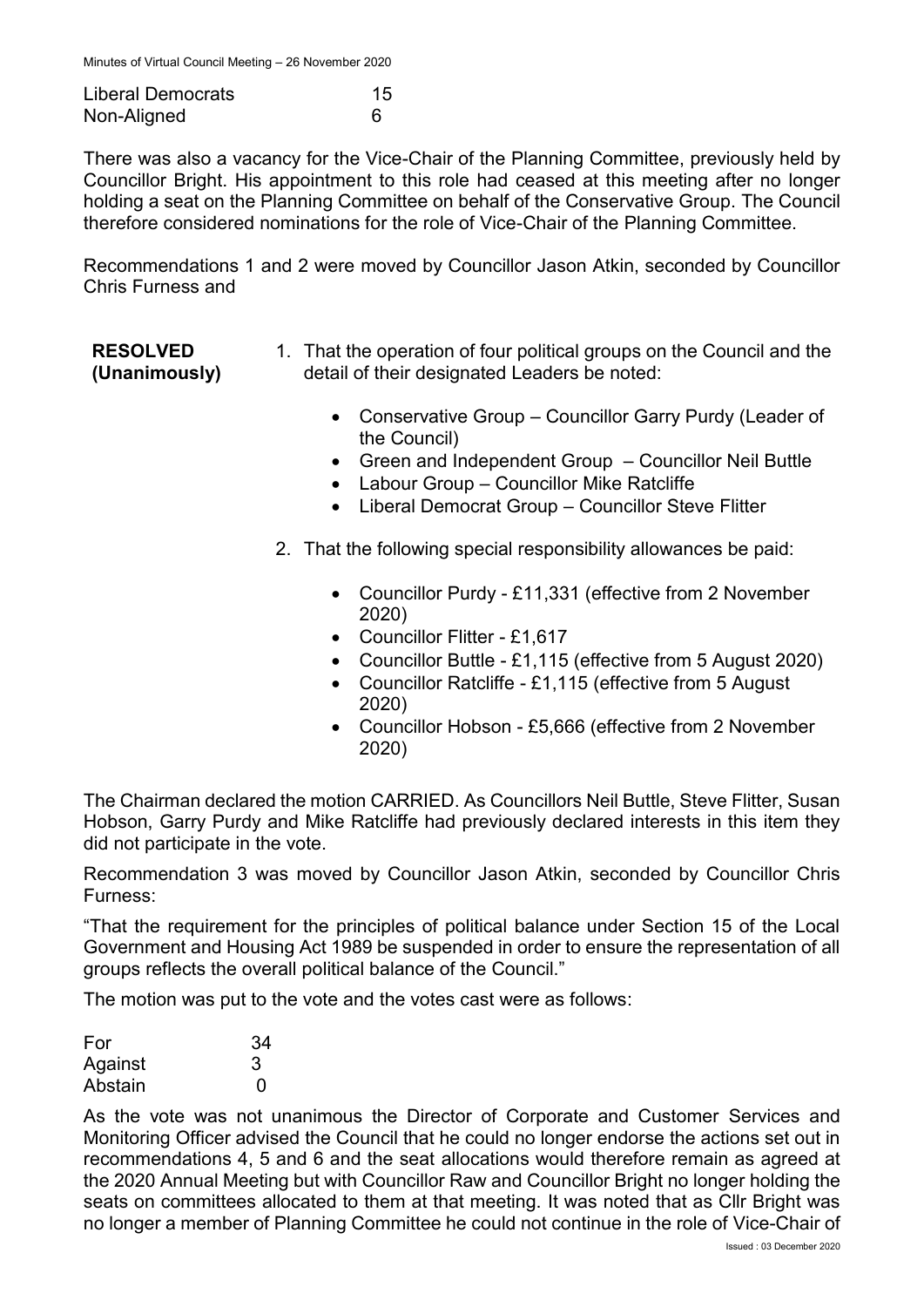the Committee so the Council would need to appoint a member of the Committee to replace him.

It was therefore moved by Councillor Jason Atkin, seconded by Councillor Chris Furness that Cllr Tony Morley be appointed as Vice-Chair of the Committee and moved by Cllr Steve Flitter and seconded by Cllr Mike Ratcliffe that Cllr Sue Burfoot be appointed as Vice-Chair of the Committee. The Council voted on both candidates. Councillor Morley Received 21 Votes and Councillor Burfoot received 15 votes with one Member abstaining. It was therefore

**RESOLVED** To appoint Councillor Tony Morley as Vice-Chair of the Planning Committee and the payment of the special responsibility allowance for this role be effective immediately.

# **173/20 – PROPOSED AMENDMENT TO THE CONSTITUTION – EXTRAORDINARY MEETINGS OF THE COUNCIL**

The Council considered a proposal to amend the provisions of the Council Procedure Rules in respect of items of business at Extraordinary Meetings of the Council. It was anticipated that this amendment would reduce the number of Extraordinary and Special Meetings required to complete Council business.

It was confirmed that if an Extraordinary Council Meeting had been called by a signed requisition from five Councillors the business set out in that request would be considered before any other additional items.

It was moved by Councillor Susan Bull, seconded by Councillor Helen Froggatt and

| <b>RESOLVED</b><br>(Unanimously) | That Council Procedure Rule 7, in respect of Extraordinary Meetings<br>of the Council, be amended to read:<br>In addition to Ordinary Meetings of the Council, those listed below<br>may request the Director of Corporate and Customer Services to call<br>a meeting of the Council:- |  |
|----------------------------------|----------------------------------------------------------------------------------------------------------------------------------------------------------------------------------------------------------------------------------------------------------------------------------------|--|
|                                  |                                                                                                                                                                                                                                                                                        |  |
|                                  | The Council by resolution<br>(a)<br>The Chairman of the Council<br>(b)<br>(c)<br>The Monitoring Officer<br>Any five councillors if they have signed a requisition. The<br>(d)<br>requisition must specify the reasons for calling a meeting                                            |  |
|                                  | The summons to the Extraordinary Meeting shall set out the business<br>to be considered and no business other than set out in the summons                                                                                                                                              |  |

to be considered and no business other than set out in the summons shall be considered at that meeting, other than Question Time on any item on that agenda

The Chairman declared the motion CARRIED.

Following consideration of this item the meeting was adjourned from 7.30pm to 7.40pm

### **174/20 – MOTION TO CONTINUE**

It was moved by Councillor Jason Atkin, seconded by Councillor Tony Morley and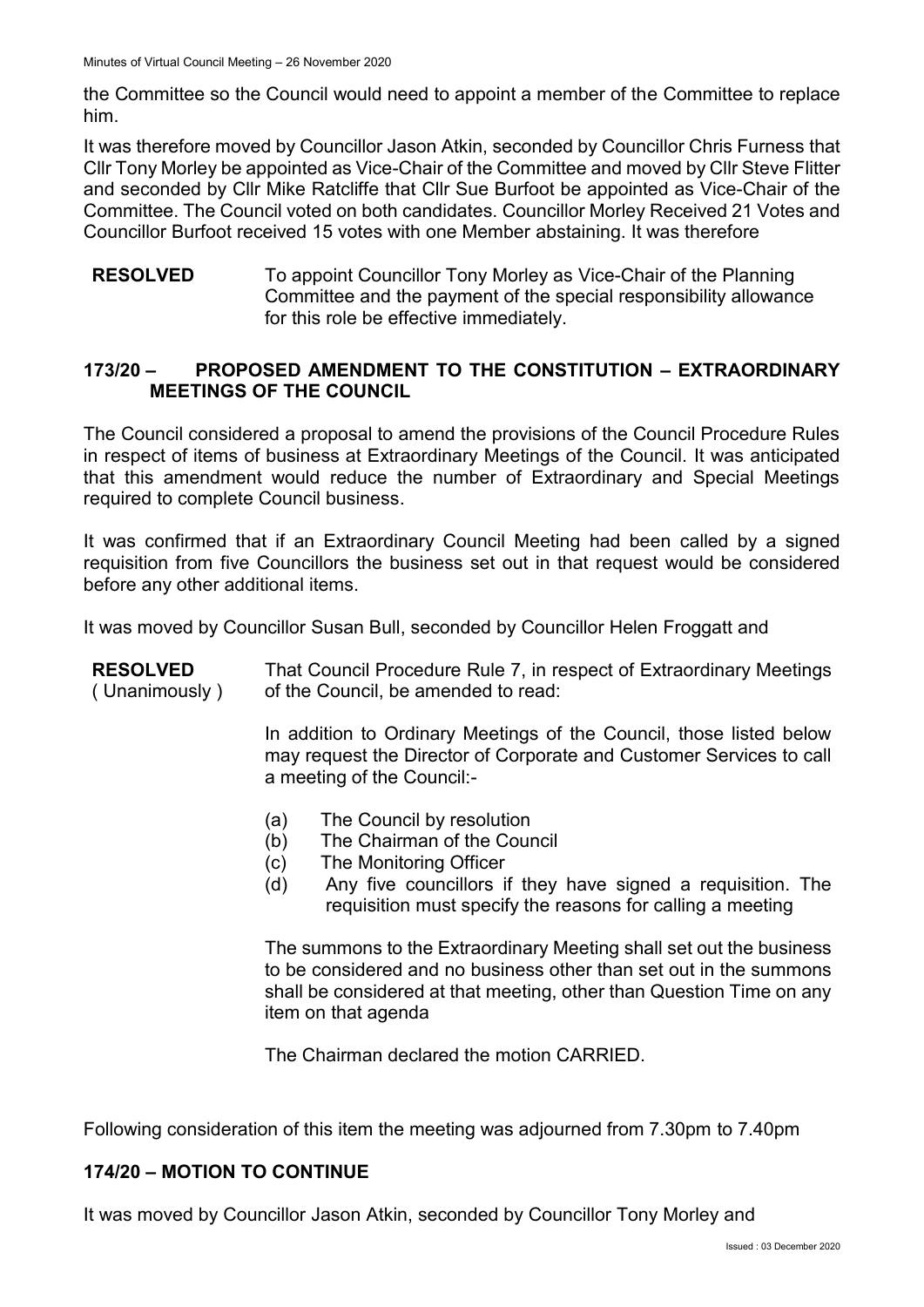**RESOLVED** (unanimously) That in accordance with Procedure Rule 13, the meeting continue beyond 2½ hours to enable the business on items 12 and 13 the agenda to be concluded and the remaining items deferred to a future meeting.

### **175/20 – REQUEST FOR ADDITIONAL FINANCIAL SUPPORT TO FREEDOM LEISURE IN LIGHT OF COVID-19 IMPACTS**

The Council considered the extra funding requirements requested by Freedom Leisure in order to continue to operate the Leisure Centres, following the disruption of services since the outbreak of the COVID-19 pandemic. In introducing the report the Director of Community and Environmental Services advised that, following discussions with Freedom Leisure, the amount proposed in recommendation 2 had been reduced to £66,613.

Ian Morley and Andy Harris from Freedom Leisure were present at the meeting to provide clarification and answer questions.

During discussion further information was provided on the action taken Freedom Leisure to engage users who were unable to visit Leisure facilities and it was confirmed that the Active Community Manager was due to return to work at the end of the current lockdown. It was also confirmed that Bakewell Pool would be reopening at the end of the lockdown but some changes had been made to evening swimming sessions to reflect a fall in demand at these times.

Councillors suggested that, in light of the impact on Covid-19 on income and expenditure, there was a need for a workshop on finance towards the end of the current financial year.

It was moved by Councillor Gary Purdy, seconded by Councillor Susan Hobson and

| <b>RESOLVED</b> |  | To note the support given to date and the information provided  |
|-----------------|--|-----------------------------------------------------------------|
|                 |  | by Freedom Leisure on reopening the four leisure facilities and |
|                 |  | fulfilling what Freedom Leisure set out to do.                  |

- 2. To support Freedom Leisure for the remaining 2 months of 2020/21 financial year to the sum of £66,613.
- 3. To note the financial support request from Freedom Leisure throughout 2021/22 financial year with an additional £290,000 management fee and to consider this at a future committee if and when required

| Voting | In favour | 31 |
|--------|-----------|----|
|        | Against   |    |
|        | Abstain   | 5  |

The Chairman declared the motion CARRIED.

Councillors Bright, Chapman and Sutton left the meeting at 8.55pm following consideration of this item.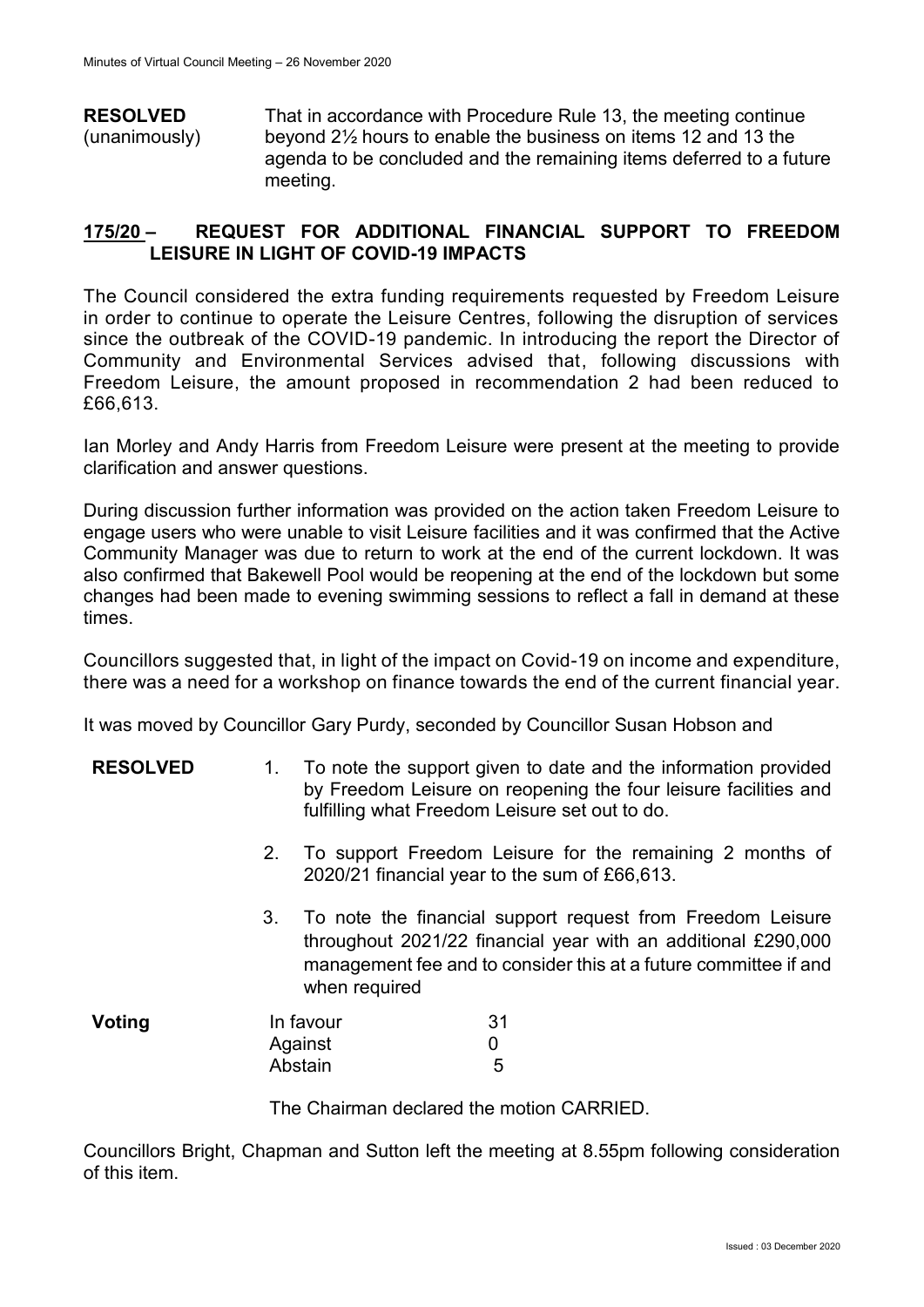# **176/20 – ASHBOURNE RECREATION GROUND PAVILION**

Following previous approval of the grant of a lease of land and associated sports pitches to Ashbourne Recreation Ground Sport & Community Partnership ("ASCP") and the provision of capital contributions to the scheme comprising a new sports pavilion building and a programme of sports pitch improvements, the Council considered a proposal to release further capital funding in line with the decision made by the Council at its meeting on  $27<sup>th</sup>$ August 2020 where it was agreed that if additional funding was required it would be brought back to Council for a decision.

The report advised the Council that:

- ASCP had been informed by the England & Wales Cricket Board (EWCB) that they were prepared to increase their investment in the project to £250,000 provided that all the spend could be made by 31 January 2021. It was noted that the loss of this funding would have a detrimental impact on the Ashbourne pavilion project resulting in the existing pavilion remaining with the District Council and therefore ongoing revenue costs for the Council.
- There were several other grant applications currently being considered by other funders totalling over £250,000. If all of these applications were successful ASCP would have a total of £865,000 towards the pavilion project. This would enable a contract to be let to the preferred contractor with work commencing in late December and would achieve the required EWCB spend by the end of January 2021.
- If one or more of these applications was unsuccessful then there would be a need to draw down, as required over the length of the construction contract, the reserve funding of £175,000 in recommendation 2 of the report.
- The full £175,000 may not be required and would only be drawn down on an 'as required' basis if other external funding applications made by ASCP were successful. In addition the Garfield Weston Foundation fund required that 50% of the capital funding for the project was secured before the application could be considered. If the Council agreed to allocate the funding requested, this would allow the Garfield Weston Application for £50,000 to be considered.

It was moved by Councillor Susan Bull, seconded by Councillor Tom Donnelly and

- **RESOLVED** (Unanimously) 1. That the outcome of the Public Open Space Consultation and progress on the granting of an Agreement for Lease and, subject to appropriate terms being met, a 50 year lease of land at Ashbourne Recreation Ground with Ashbourne Recreation Ground Sport and Community Partnership (Charity No 1178134) (ASCP) be noted.
	- 2. That the request for additional capital funding recently received from ASCP included as Appendix 1 of this report noted and approved and appropriate provision up to £175,000 made in the Capital Programme

The Chairman declared the motion CARRIED